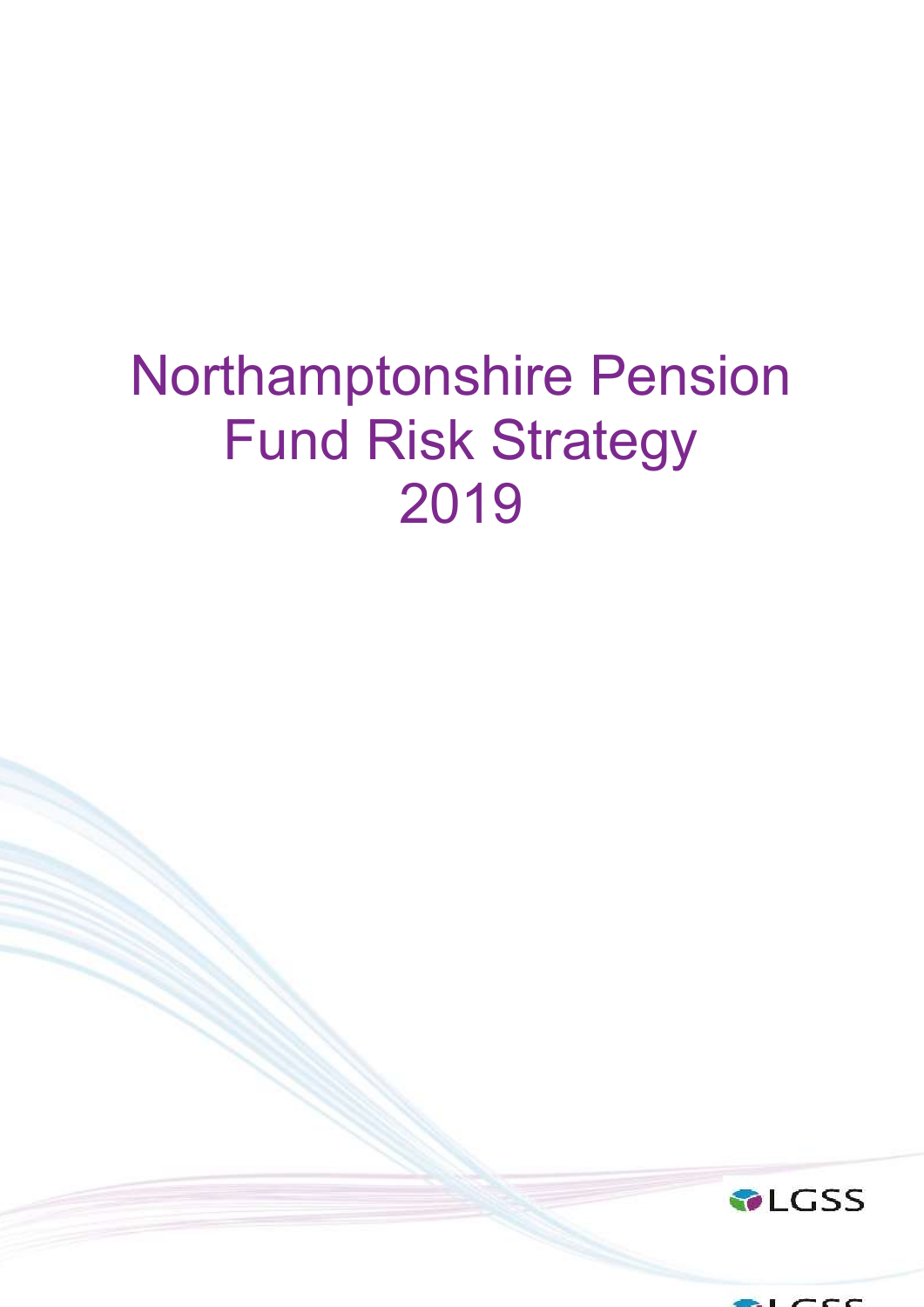# **Contents**

| Introduction                                              | 3              |
|-----------------------------------------------------------|----------------|
| Strategy objectives                                       | 3              |
| Purpose of the strategy                                   | 3              |
| Effective date                                            | $\overline{4}$ |
| <b>Review</b>                                             | $\overline{4}$ |
| Scope                                                     | $\overline{4}$ |
| <b>Risk Management Philosophy</b>                         | $\overline{4}$ |
| CIPFA and the Pensions Regulator's Requirements           | 5              |
| Responsibility                                            | $\overline{7}$ |
| The Northamptonshire Pension Fund Risk Management Process | $\overline{7}$ |
| Reporting and monitoring                                  | $9\,$          |
| Key risks to the effective delivery of this strategy      | 10             |
| Costs                                                     | 10             |
| Further information                                       | 10             |
| Appendix 1 - Impact and Likelihood Criteria               | 11             |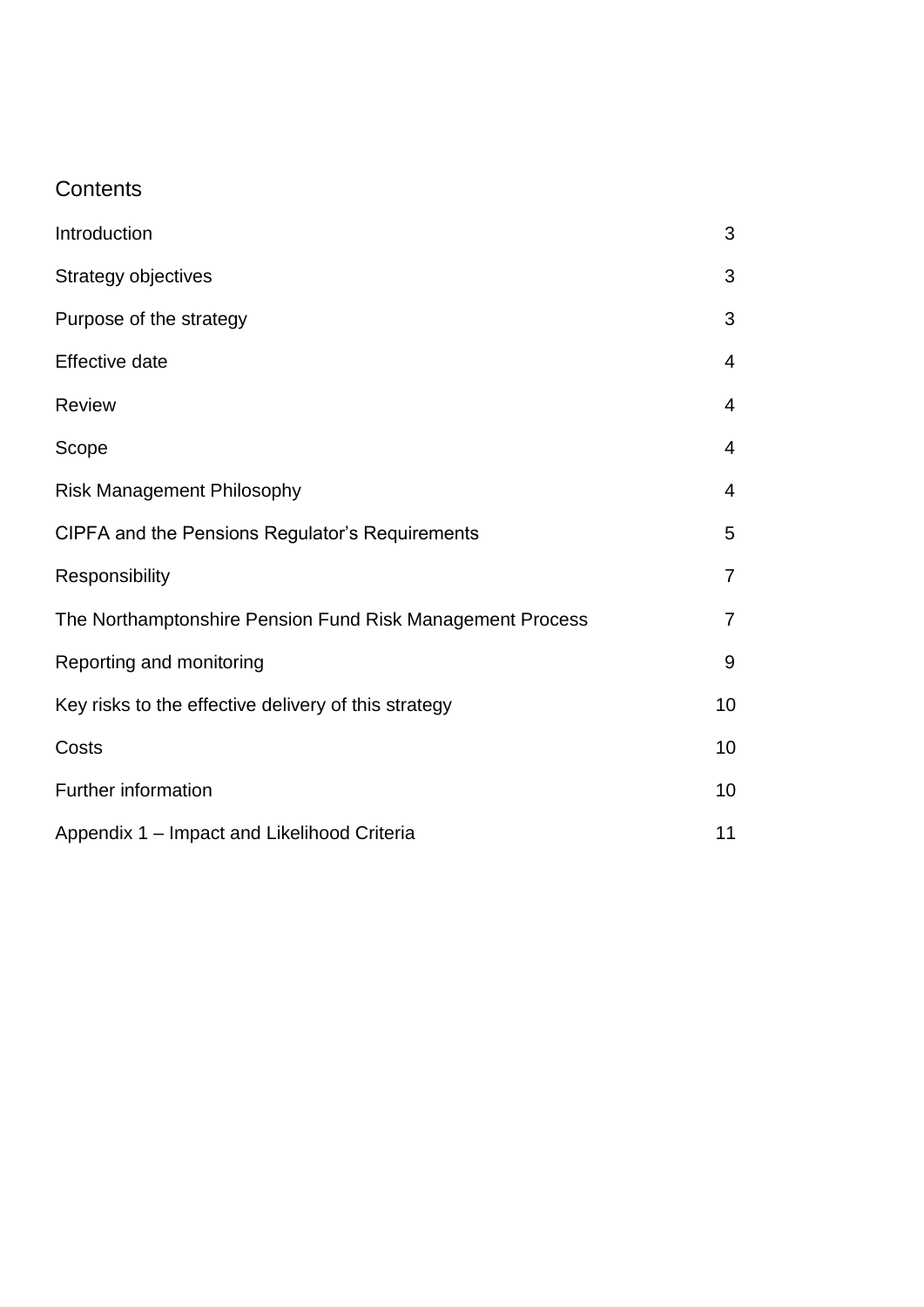#### **1. Introduction**

- 1.1 This is the Risk Strategy of the Northamptonshire Pension Fund ("the Fund"), part of the Local Government Pension Scheme ("LGPS") managed and administered by Northamptonshire County Council ("the Administering Authority"). The Risk Strategy details the Fund's approach to managing risk including:
	- the risk philosophy for the management of the Fund and, in particular, attitudes to, and appetite for, risk
	- how risk management is implemented
	- risk management responsibilities
	- the procedures that are adopted in the Fund's risk management process
	- the key internal controls operated by the Administering Authority and other parties responsible for the management of the Fund

#### **2. Strategy objectives**

- 2.1 In relation to understanding and monitoring risk, the Administering Authority aims to:
	- integrate risk management into the culture and day-to-day activities of the Fund
	- raise awareness of the need for risk management by all those connected with the management of the Fund (including advisers, employers and other partners)
	- anticipate and respond positively to change
	- minimise the probability of negative outcomes for the Fund and its stakeholders
	- establish and maintain a robust framework and procedures for identification, analysis, assessment and management of risk and the reporting and recording of events, based on best practice
	- ensure consistent application of the risk management methodology across all Fund activities, including projects and partnerships.
- 2.2 To assist in achieving these objectives in the management of the Fund, the Administering Authority will aim to comply with:
	- the CIPFA Managing Risk publication and
	- the Pensions Act 2004 and the Pensions Regulator's Code of Practice for Public Service Pension Schemes as they relate to managing risk.

#### **3. Purpose of the strategy**

- 3.1 The Administering Authority recognises that effective risk management is an essential element of good governance in the LGPS. By identifying and managing risks through an effective policy and risk management strategy, the Administering Authority can:
	- demonstrate best practice in governance
	- improve financial management
	- minimise the risk and effect of adverse conditions
	- identify and maximise opportunities that might arise
	- minimise threats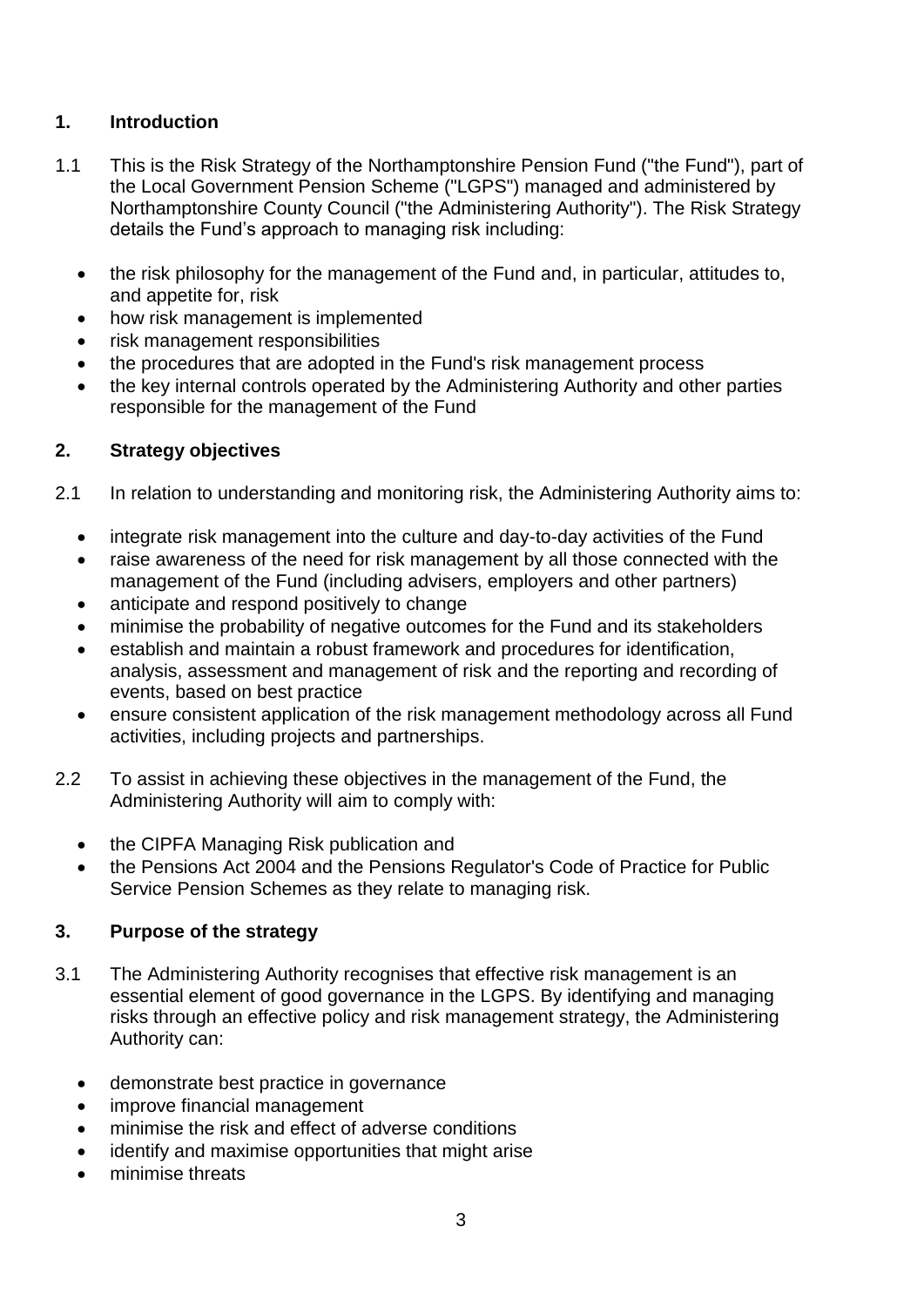3.2 The Administering Authority adopts best practice risk management, which supports a structured and focused approach to managing risks and ensures risk management is an integral part in the governance of the Fund at a strategic and operational level.

#### **4. Effective date**

4.1 This policy was first approved by the Pension Committee on 18<sup>th</sup> March 2016 and review approved 22nd March 2019.

#### **5. Review**

5.1 The Policy will be formally reviewed and updated at least every three years or earlier if the risk management arrangements or other matters included within it merit reconsideration.

#### **6. Scope**

- 6.1 This Risk Strategy applies to all members of the Pension Committee, the Investment Sub-Committee and the Pension Fund Board, including scheme member and employer representatives. It also applies to officers involved in the management of the Fund including the Chief Finance Officer (Section 151 Officer) and the Head of Pensions.
- 6.2 Advisers and suppliers to the Fund are also expected to be aware of this Policy, and assist officers, Committee and Sub-Committee members and Board members as required, in meeting the objectives of this Policy.

#### **7. Risk Management Philosophy**

- 7.1 The Administering Authority recognises that it is not possible nor even desirable, to eliminate all risks. Accepting and actively managing risk is therefore a key part of the risk management strategy for the Fund. A key determinant in selecting the action to be taken in relation to any risk will be its potential impact on the Fund's objectives in the light of the Administering Authority's risk appetite, particularly in relation to investment matters. Equally important is striking a balance between the cost of risk control actions against the possible effect of the risk occurring.
- 7.2 In managing risk, the Administering Authority will:
	- ensure that there is a proper balance between risk taking and the opportunities to be gained
	- adopt a system that will enable the Fund to anticipate and respond positively to change
	- minimise loss and damage to the Fund and to other stakeholders who are dependent on the benefits and services provided
	- make sure that any new areas of activity (new investment strategies, further jointworking, framework agreements etc.) are only undertaken if the risks they present are fully understood and taken into account in making decisions.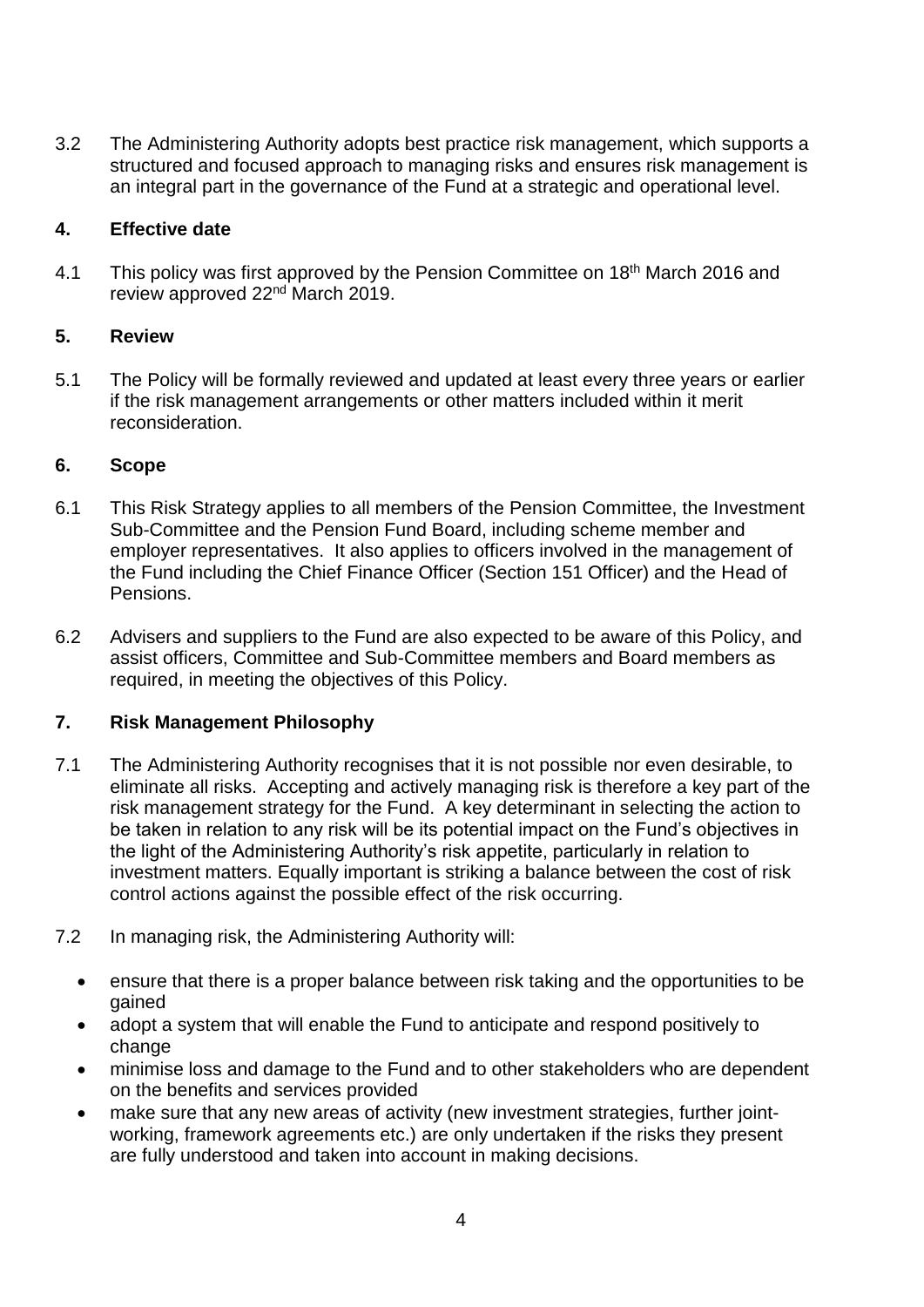7.3 The Administering Authority also recognises that risk management is not an end in itself; nor will it remove risk from the Fund or the Administering Authority, however it is a sound management technique that is an essential part of the Administering Authority's stewardship of the Fund. The benefits of a sound risk management approach include better decision-making, improved performance and delivery of services, more effective use of resources and the protection of reputation.

#### **8. CIPFA and the Pensions Regulator's Requirements**

#### 8.1 **CIPFA Managing Risk Publication**

CIPFA has published technical guidance on managing risk in the LGPS. The publication explores how risk manifests itself across the broad spectrum of activity that constitutes LGPS financial management and administration and how, by using established risk management techniques, those risks can be identified, analysed and managed effectively.

The publication also considers how to approach risk in the LGPS in the context of the role of the administering authority as part of a wider local authority and how the approach to risk might be communicated to other stakeholders.

#### 8.2 **The Pension Regulator's Code of Practice**

The Public Service Pensions Act 2013 added the following provision to the Pensions Act 2004 relating to the requirement to have internal controls in public service pension schemes.

#### *"249B Requirement for internal controls: public service pension schemes*

*(1) The scheme manager of a public service pension scheme must establish and operate internal controls which are adequate for the purpose of securing that the scheme is administered and managed—*

*(a) in accordance with the scheme rules, and*

*(b) in accordance with the requirements of the law.*

*(2) Nothing in this section affects any other obligations of the scheme manager to establish or operate internal controls, whether imposed by or by virtue of any enactment, the scheme rules or otherwise.* 

*(3) In this section, "enactment" and "internal controls" have the same meanings as in section 249A."*

Section 90A of the Pensions Act 2004 requires the Pensions Regulator to issue a code of practice relating to internal controls. The Pensions Regulator has issued such a code in which he encourages scheme managers (i.e. administering authorities in the LGPS) to employ a risk-based approach to assessing the adequacy of their internal controls and to ensure that sufficient time and attention is spent on identifying, evaluating and managing risks and developing and monitoring appropriate controls.

The Pensions Regulator's code of practice guidance on internal controls requires scheme managers to carry out a risk assessment and produce a risk register which should be reviewed regularly. The risk assessment should begin by: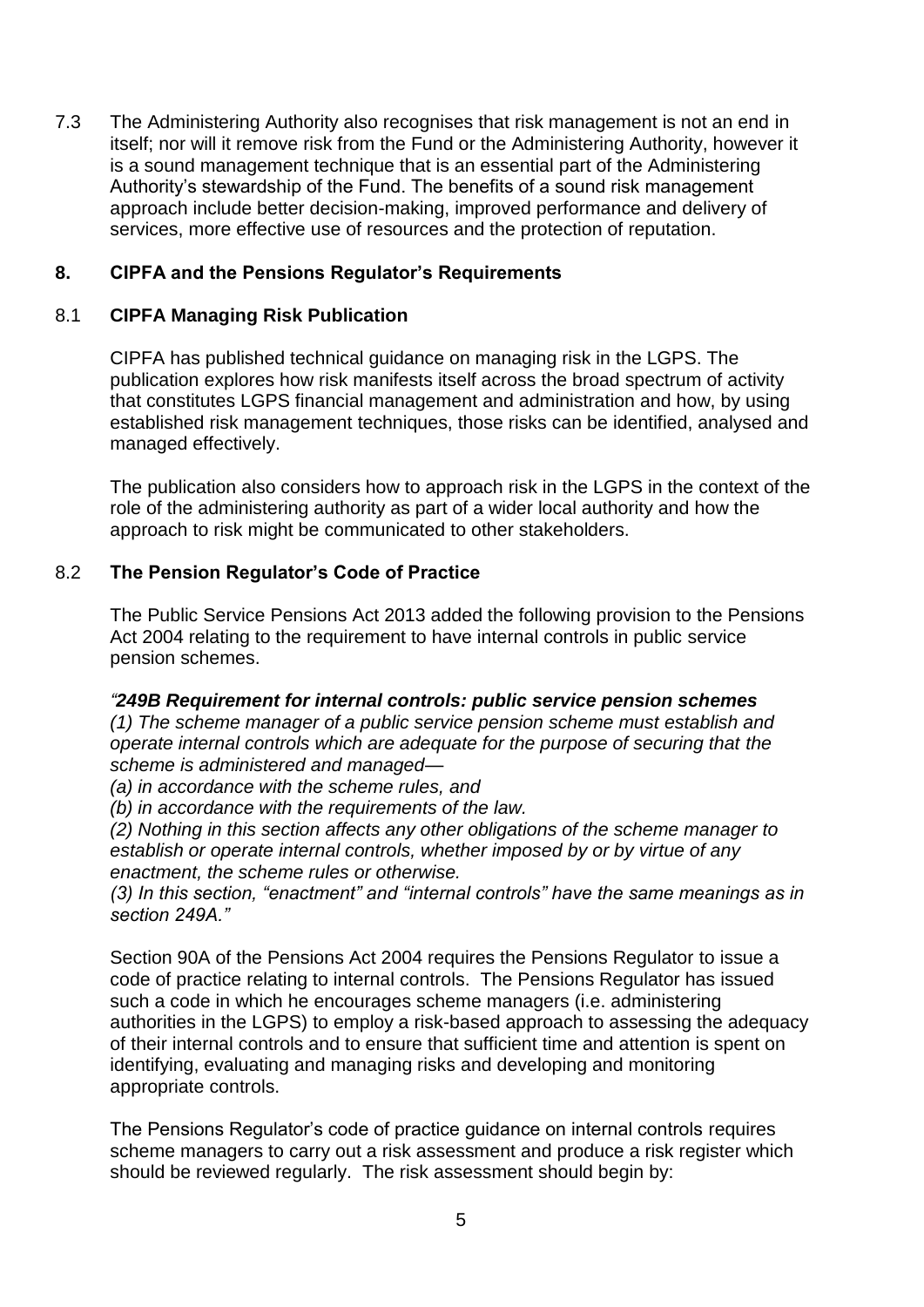- setting the objectives of the scheme
- determining the various functions and activities carried out in the running of the scheme, and
- identifying the main risks associated with those objectives, functions and activities.

The code of practice goes on to say that schemes should consider the likelihood of risks arising and the effect if they do arise when determining the order of priority for managing risks and focus on those areas where the impact and likelihood of a risk materialising is high. Schemes should then consider what internal controls are appropriate to mitigate the main risks they have identified and how best to monitor them. The code of practice includes the following examples as issues which schemes should consider when designing internal controls to manage risks:

- how the control is to be implemented and the skills of the person performing the control
- the level of reliance that can be placed on information technology solutions where processes are automated
- whether a control is capable of preventing future recurrence or merely detecting an event that has already happened
- the frequency and timeliness of a control process
- how the control will ensure that data are managed securely, and
- the process for flagging errors or control failures, and approval and authorisation controls.

The code states that risk assessment is a continual process and should take account of a changing environment and new and emerging risks. It further states that an effective risk assessment process will provide a mechanism to detect weaknesses at an early stage and that schemes should periodically review the adequacy of internal controls in:

- mitigating risks
- supporting longer-term strategic aims, for example relating to investments
- identifying success (or otherwise) in achieving agreed objectives, and
- providing a framework against which compliance with the scheme regulations and legislation can be monitored.

Under section 13 of the Pensions Act 2004, the Pensions Regulator can issue an improvement notice (i.e. a notice requiring steps to be taken to rectify a situation) where it is considered that the requirements relating to internal controls are not being adhered to.

8.3 The Administering Authority adopts the principles contained in CIPFA's Managing Risk in the LGPS document and the Pension Regulator's code of practice in relation to the Fund. This Risk Strategy highlights how the Administering Authority strives to achieve those principles through use of risk management processes and internal controls incorporating regular monitoring and reporting.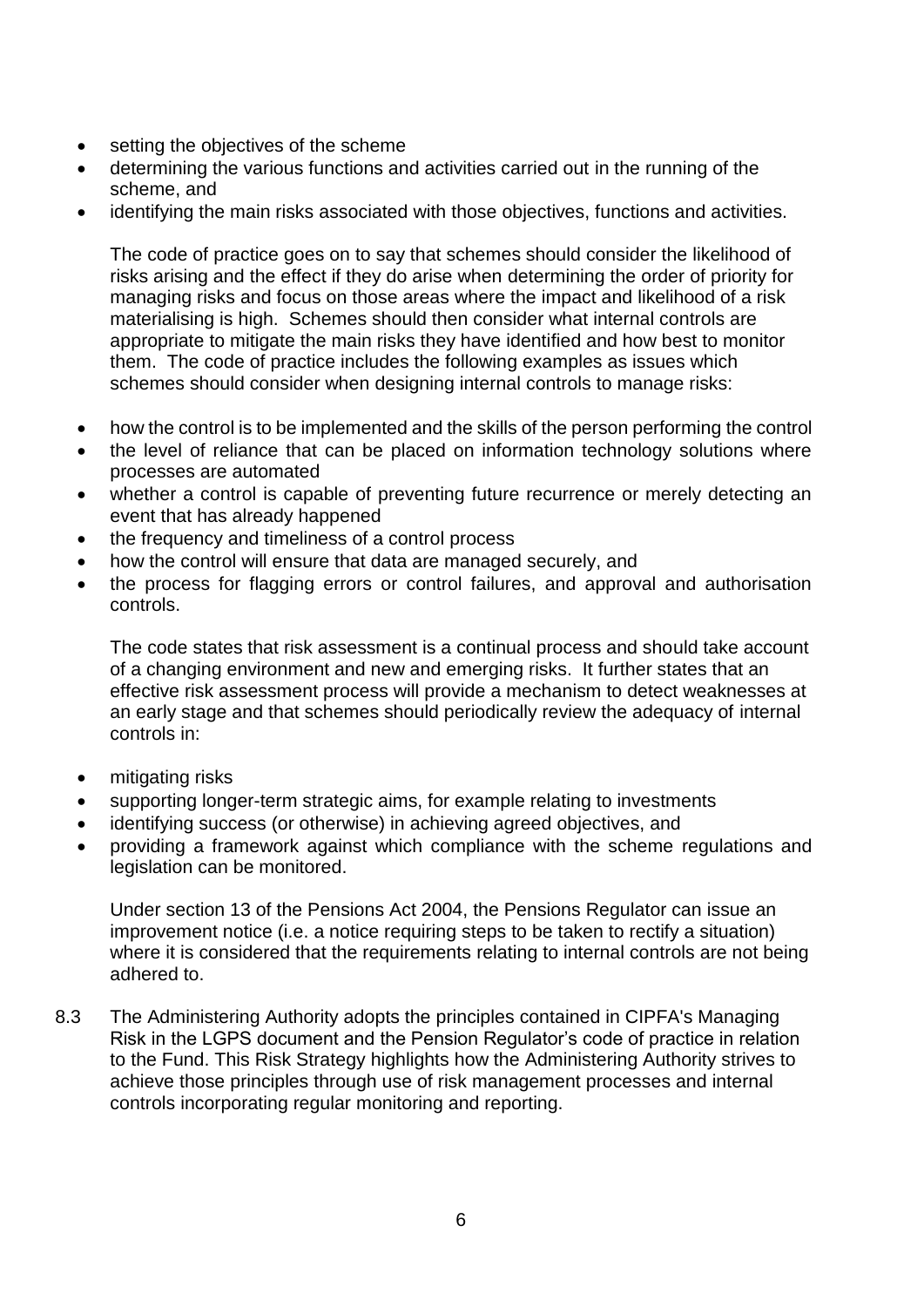#### **9. Responsibility**

9.1 The Administering Authority must be satisfied that risks are appropriately managed. For this purpose, the officers are responsible for ensuring the process outlined below is carried out, subject to the oversight of the Pension Committee and Pension Fund Board.

It is the responsibility of each individual covered by this Strategy to identify any potential risks for the Fund and ensure that they are fed into the risk management process.

#### **10. The Northamptonshire Pension Fund Risk Management Process**

10.1 The Administering Authority's risk management process is in line with that recommended by CIPFA and is a continuous approach which systematically looks at risks surrounding the Fund's past, present and future activities. The main processes involved in risk management are identified in the figure below and detailed in the following sections.



#### **10.2 Risk identification**

The risk identification process is both a proactive and reactive one: looking forward i.e. horizon scanning for potential risks, and looking back, by learning lessons from reviewing how previous decisions and existing processes have manifested in risks to the organisation.

Risks are identified by a number of means including, but, not limited to:

- formal risk assessment exercises overseen by the Pension Committee and Pension Fund Board
- performance measurement against agreed objectives
- monitoring against the Fund's business plan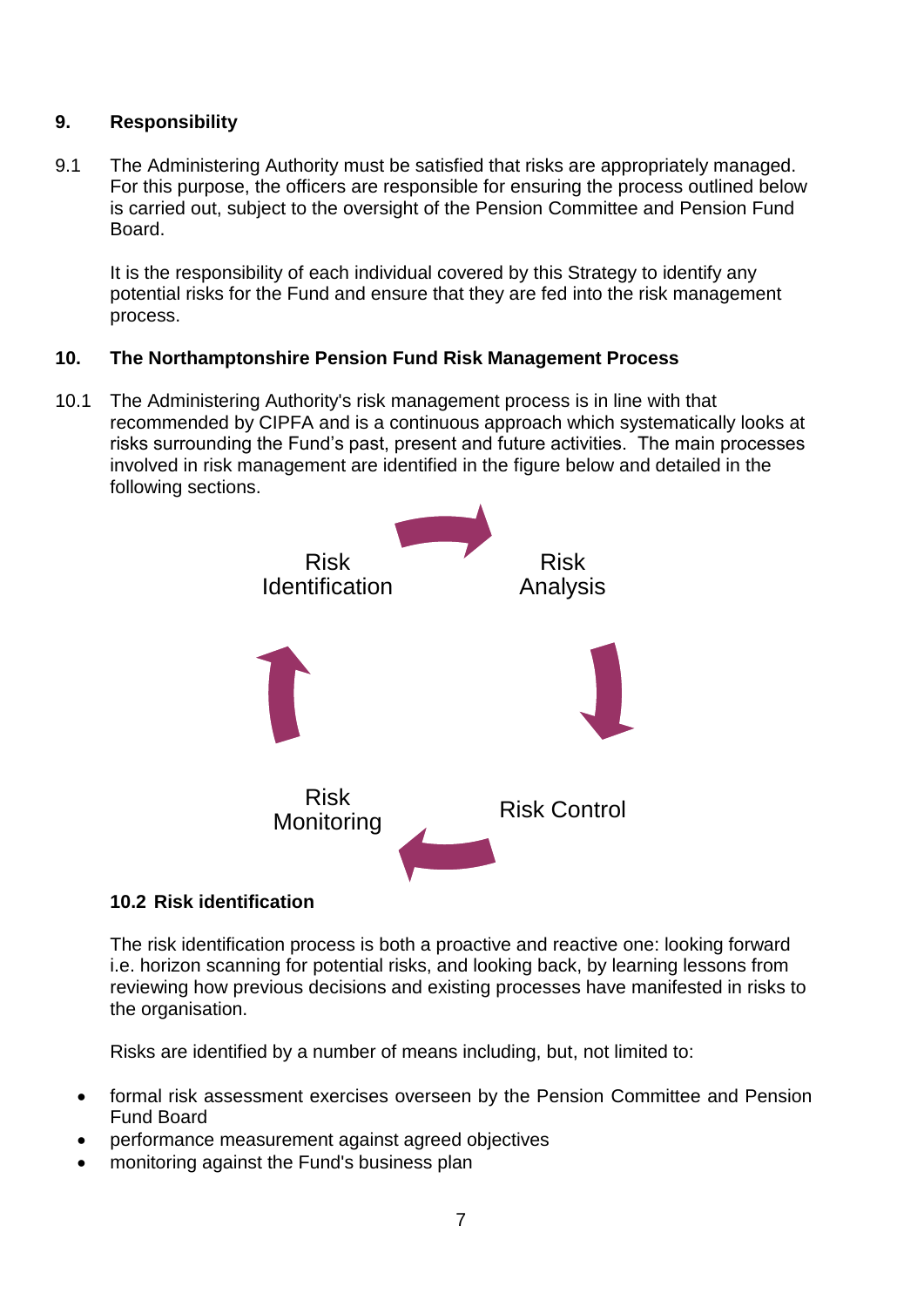- findings of internal and external audit and other adviser reports
- feedback from the local Pension Board, employers and other stakeholders
- informal meetings of senior officers or other staff involved in the management of the Fund
- liaison with other organisations, regional and national associations, professional groups, etc.

Once identified, risks will be documented on the Fund's risk register, which is the primary control document for the subsequent analysis, control and monitoring of those risks.

#### 10.3 **Risk analysis**

Once potential risks have been identified, the next stage of the process is to analyse and profile each risk. Risks will be assessed by considering the likelihood of the risk occurring and the effect if it does occur, with the score for likelihood multiplied by the score for impact to determine the current overall risk rating, as illustrated in the table below.

| <b>Potential</b><br>impact if<br>risk<br>occurred | 5<br>Catastrophic | 5              | 10                  | 15                  | 20                | 25                           |
|---------------------------------------------------|-------------------|----------------|---------------------|---------------------|-------------------|------------------------------|
|                                                   | Major             | 4              | 8                   | 12                  | 16                | 20                           |
|                                                   | 3<br>Moderate     | 3              | 6                   | 9                   | 12                | 15                           |
|                                                   | 2<br>Minor        | $\overline{2}$ | 4                   | 6                   | 8                 | 10                           |
|                                                   | Insignificant     |                | $\overline{2}$      | 3                   | 4                 | 5                            |
|                                                   |                   | 1 Rare<br>(5%) | 2 Unlikely<br>(15%) | 3 Possible<br>(40%) | 4 Likely<br>(65%) | 5 Almost<br>certain<br>(80%) |

#### **Likelihood and percentage of risk occurring**

When considering the risk rating, the Administering Authority will have regard to the existing controls in place and these will be summarised on the risk register.

The criteria for impact and likelihood are detailed in **Appendix 1.**

#### 10.4 **Risk control**

The Governance and Regulations Manager will review the extent to which the identified risks are covered by existing internal controls and determine whether any further action is required to control the risk, including reducing the likelihood of a risk event occurring or reducing the severity of the consequences should it occur. Before any such action can be taken, Pension Committee approval may be required where appropriate officer delegations are not in place. The result of any change to the internal controls could result in any of the following: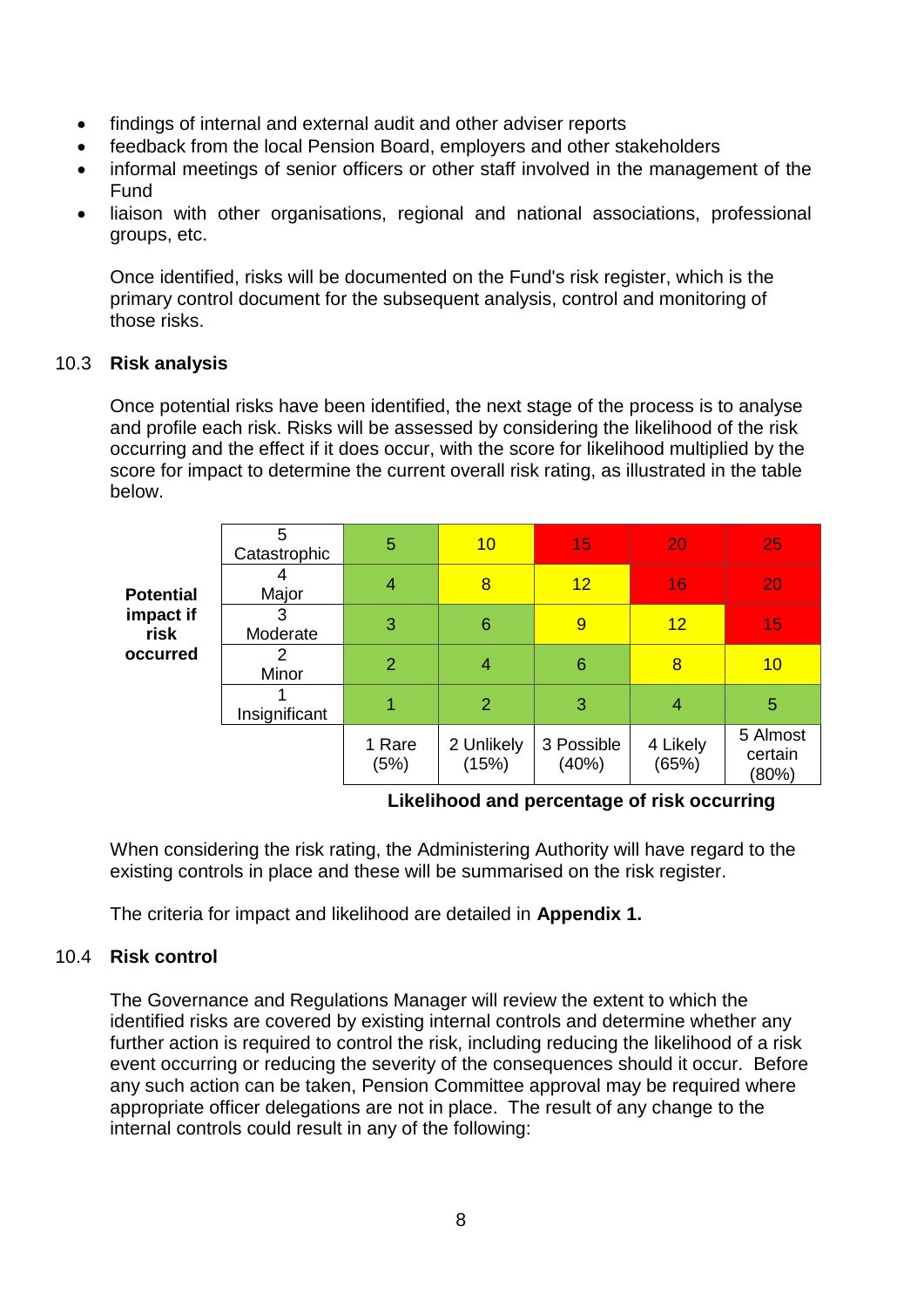- Risk elimination for example, ceasing an activity or course of action that would give rise to the risk.
- Risk reduction for example, choosing a course of action that has a lower probability of risk or putting in place procedures to manage risk when it arises.
- Risk transfer for example, transferring the risk to another party either by insurance or through a contractual arrangement.

The Fund's risk register details all further action in relation to a risk and the owner for that action. Where necessary, the Administering Authority will update the Fund's business plan in relation to any agreed action as a result of an identified risk.

#### 10.5 **Risk monitoring**

Risk monitoring is the final part of the risk management cycle and will be the responsibility of the Pension Committee. In monitoring risk management activity, the Committee will consider whether:

- the risk controls taken achieved the desired outcomes
- the procedures adopted and information gathered for undertaking the risk assessment were appropriate
- greater knowledge of the risk and potential outcomes would have improved the decision-making process in relation to that risk
- there are any lessons to be learned for the future assessment and management of risks.

#### **11. Reporting and monitoring**

11.1 Progress in managing risks will be monitored and recorded on the risk register. The risk register, including any changes to the internal controls, will be provided on an annual basis to the Pension Committee.

The Pension Committee will be provided with updates on an ongoing basis in relation to any significant changes to risks (for example where a risk has changed by a score of 3 or more) or new major risks (for example, scored 15 or more).

As a matter of course, the Pension Fund Board will be provided with the same information as is provided to the Pension Committee (or Investment Sub-Committee as appropriate) and they will be able to provide comment and input to the management of risks.

In order to identify whether the objectives of this policy are being met, the Administering Authority will review the delivery of the requirements of this Strategy on an annual basis taking into consideration any feedback from the Pension Fund Board.

#### **12. Key risks to the effective delivery**

12.1 The key risks to the delivery of this Strategy are outlined below. The Pension Committee will monitor these and other key risks and consider how to respond to them following updates and recommendations from officers.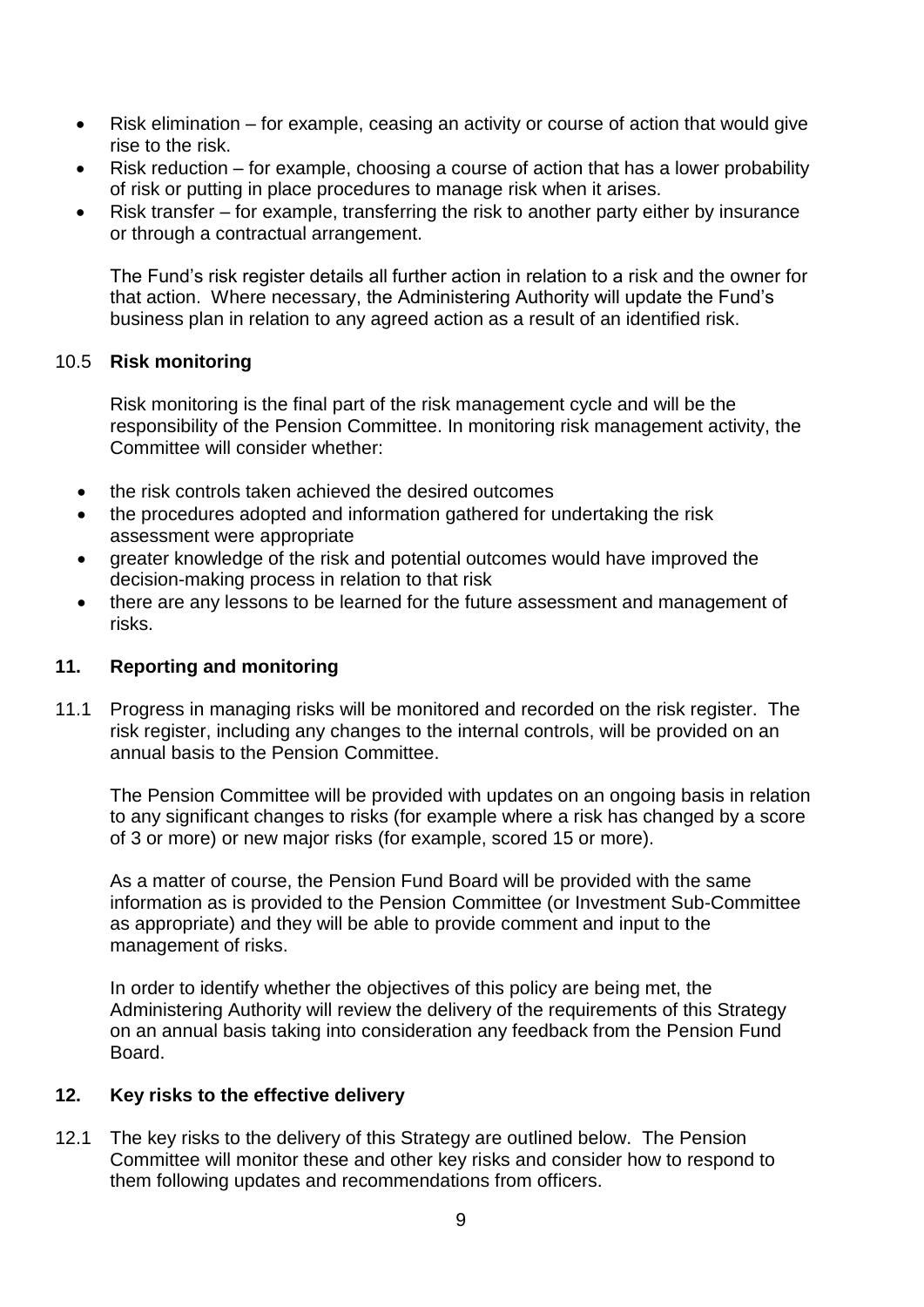- Risk management becomes mechanistic, is not embodied into the day to day management of the Fund and consequently the objectives of the Policy are not delivered
- Changes in Pension Committee and/or Pension Fund Board membership and/or senior officers mean key risks are not identified due to lack of knowledge
- Insufficient resources are available to satisfactorily assess or take appropriate action in relation to identified risks
- Risks are incorrectly assessed due to a lack of knowledge or understanding, leading to inappropriate levels of risk being taken without proper controls
- Lack of engagement or awareness of external factors means key risks are not identified
- Conflicts of interest or other factors lead to a failure to identify or assess risks appropriately

#### **13. Costs**

13.1 All costs related to this Risk Strategy are met directly by the Fund.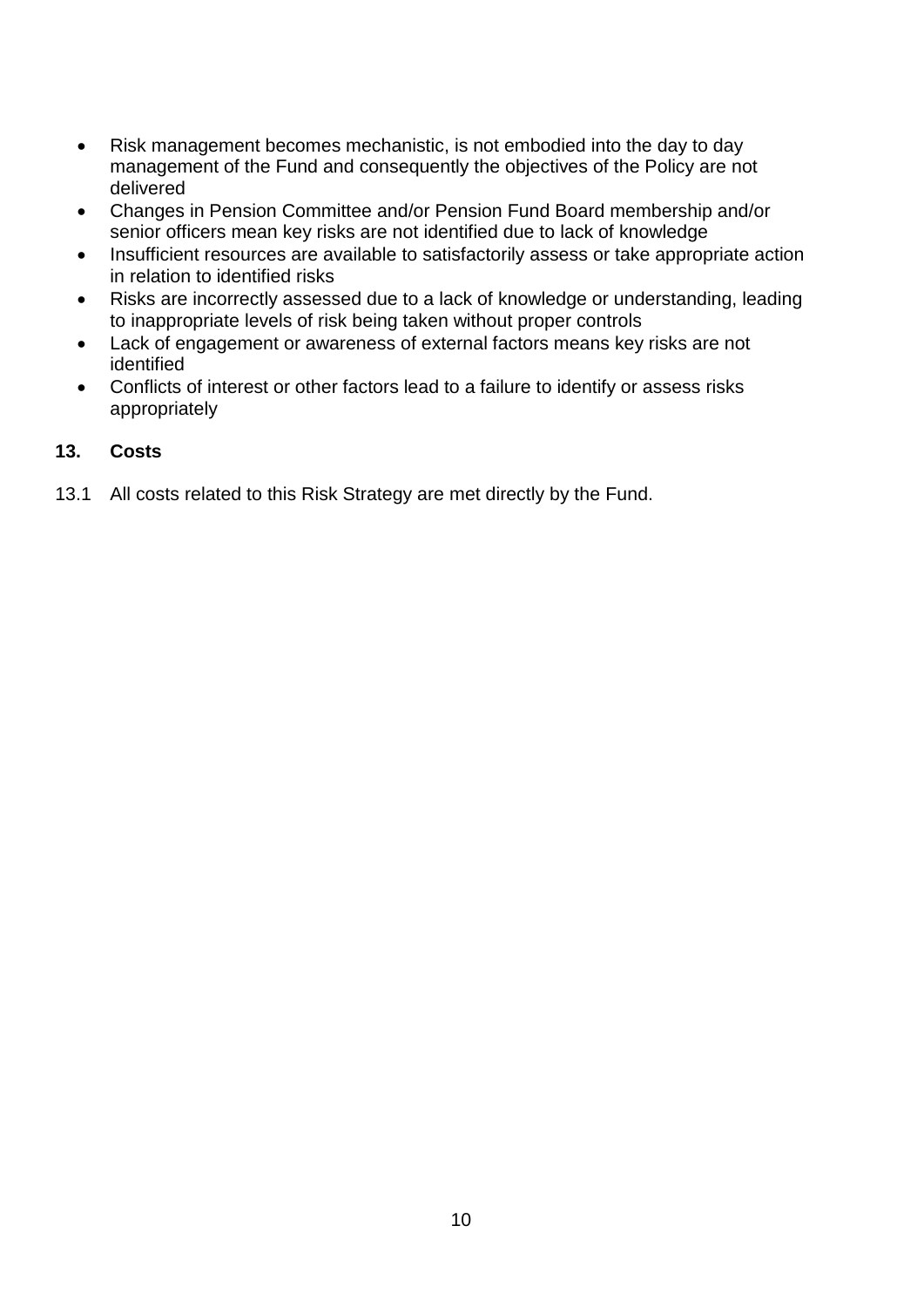# **Appendix 1 – Criteria for assessing impact and likelihood**

## **Impact**

| <b>Description</b> | <b>Risk Appetite</b>                                                                                                               |
|--------------------|------------------------------------------------------------------------------------------------------------------------------------|
|                    |                                                                                                                                    |
| Catastrophic       | Unacceptable level of risk exposure which requires immediate action to be taken.<br>$\bullet$                                      |
| (5)                | $>E10m$ .<br>$\bullet$                                                                                                             |
|                    | Section 151 or government intervention or criminal charges.                                                                        |
|                    | Critical long term disruption to service delivery.<br>$\bullet$                                                                    |
|                    | Significant and sustained local opposition to policies and/or sustained negative media reporting in national media.                |
| Major              | Unacceptable level of risk exposure which requires regular active monitoring (at least quarterly) and measures put in<br>$\bullet$ |
| (4)                | place to reduce exposure.                                                                                                          |
|                    | $<$ £10m.                                                                                                                          |
|                    | Major civil litigation setting precedent and/or national public enquiry.                                                           |
|                    | Major disruption to service delivery.<br>$\bullet$                                                                                 |
|                    | Sustained negative coverage in local media or negative reporting in the national media.                                            |
| Moderate           | Acceptable level of risk exposure subject to regular active monitoring measures, at least quarterly.                               |
| (3)                | $<$ £5m.<br>$\bullet$                                                                                                              |
|                    | Major civil litigation and/or local public enquiry.                                                                                |
|                    | Moderate direct effect on service delivery.                                                                                        |
|                    | Significant negative front page reports/editorial comment in the local media.                                                      |
| Minor              | Acceptable level of risk subject to regular passive monitoring measures, at least half yearly.                                     |
| (2)                | $<$ £1m.<br>$\bullet$                                                                                                              |
|                    | Minor regulatory enforcement.                                                                                                      |
|                    | Minor disruption to service delivery.                                                                                              |
|                    | Minimal negative local media reporting.                                                                                            |
| Insignificant      | Acceptable level of risk subject to periodic passive monitoring measures, at least annually.<br>$\bullet$                          |
| (1)                |                                                                                                                                    |